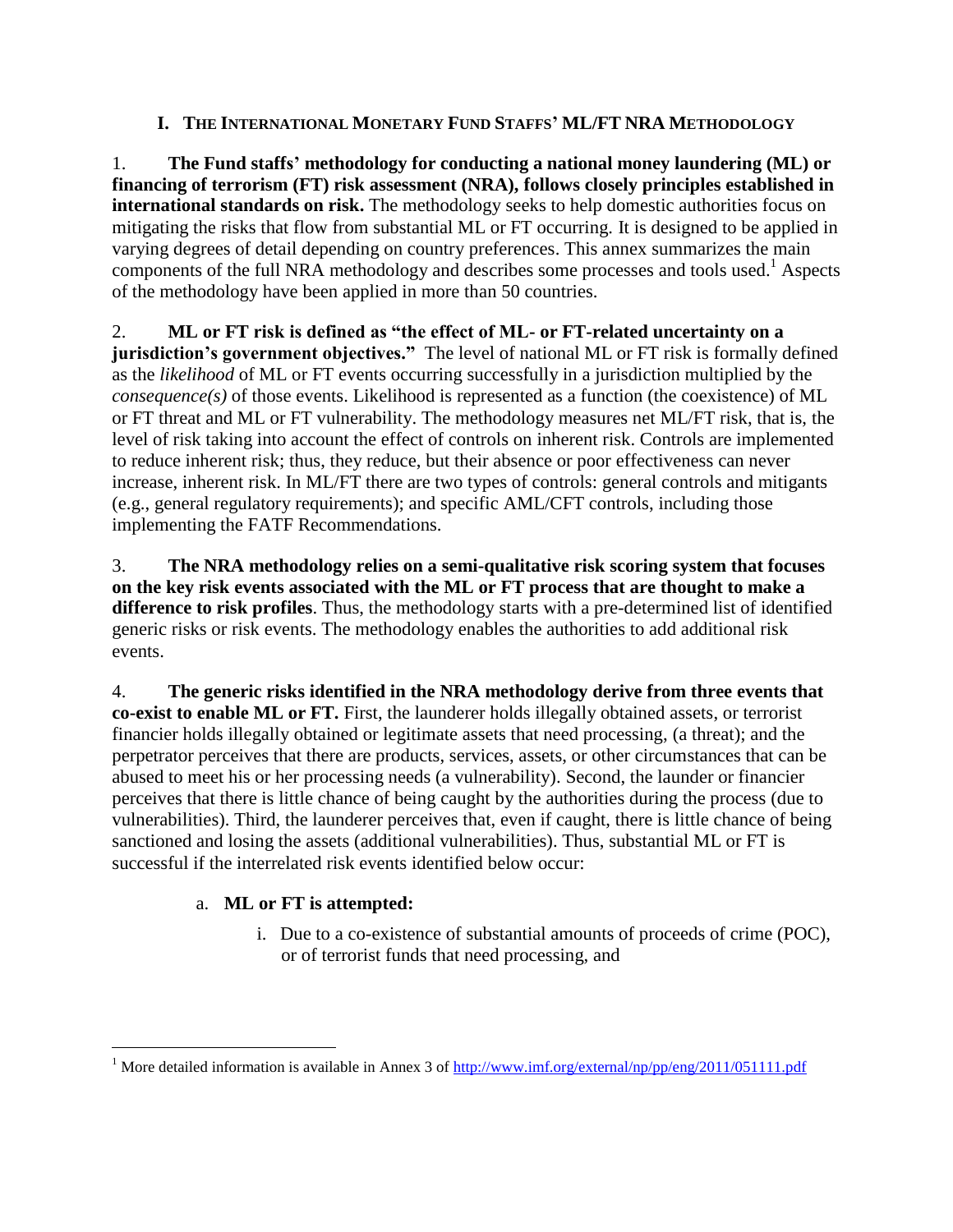ii. Due to the existence of products, services, assets, or other circumstances that the launderer or terrorist financier perceives can be abused to meet their needs; and

## b. **The perpetrator(s) of the ML or FT is not caught:**

- i. if it is attempted, ML or FT will not be detected by the authorities (either directly or indirectly via the efforts of businesses that are required to make suspicious reports); or
- ii. if it is detected, ML or FT will not be investigated adequately by the authorities; or
- iii. if investigated, the perpetrator(s) will not be prosecuted; or
- iv. if prosecuted, the perpetrator(s) will not be convicted, or
- c. **The perpetrator(s) of the ML or FT is not sanctioned adequately:**
	- i. if convicted, the perpetrator(s) will not be punished adequately, or
	- ii. if punished, the perpetrator(s) will not be deprived of their assets.

5. **Likelihood of these events occurring is derived from related risk analysis modules (RAMs) containing factors, sub-factors and their indicators.** How the generic ML risk events identified above relate to the RAMs is portrayed in Table 1 of this Annex, with the RAMs listed down the right-hand side. Each RAM identifies unique risk factors linked to the relevant threats and vulnerabilities that affect the likelihood of the risk event(s) occurring during any typical twelve-month period, taking into account the effectiveness of existing controls, including AML controls. Each risk factor is informed by a range of relevant indicators, which are analyzed and scored based on pre-determined decision-making criteria. Each indicator is informed by raw data that is scored on a seven-point semi-qualitative ordinal scale according to the pre-determined measurement criteria for each scale. Risk factors are scored as the aggregate of their relevant indicators. The framework's RAMs use both quantitative (data driven and objective) and qualitative (subjective and perceptions-based) indicators drawn from public and private sources. A higher score suggests a higher likelihood that substantial ML or FT abuse will occur successfully.

6. **The NRA methodology produces two proxy indicators of ML/FT consequences– short-term and longer-term—derived largely from the perceptions of officials, using a structured approach to make informed judgments.** The short-term is related to the generic objective of minimizing the amount of ML or FT that occurs successfully during any typical twelve-month period, and is used primarily to help analyze sector risk. More complex indicators of longer-term consequence focus on the potential effect of the likely level of successful ML or FT on various social, economic, and political objectives. The process for both consists of asking the country officials to assess, based on their familiarity with the country's ML/FT environment informed by the NRA process thus far, using pre-determined decision-making criteria and sevenpoint semi-qualitative ordinal scales, the degree to which country AML/CFT objectives are affected by ML or FT risk events occurring.

## 7. **The overall level of risk for each event is derived by combining likelihood and longer-term consequences scores, and to assess whether the result falls within acceptable**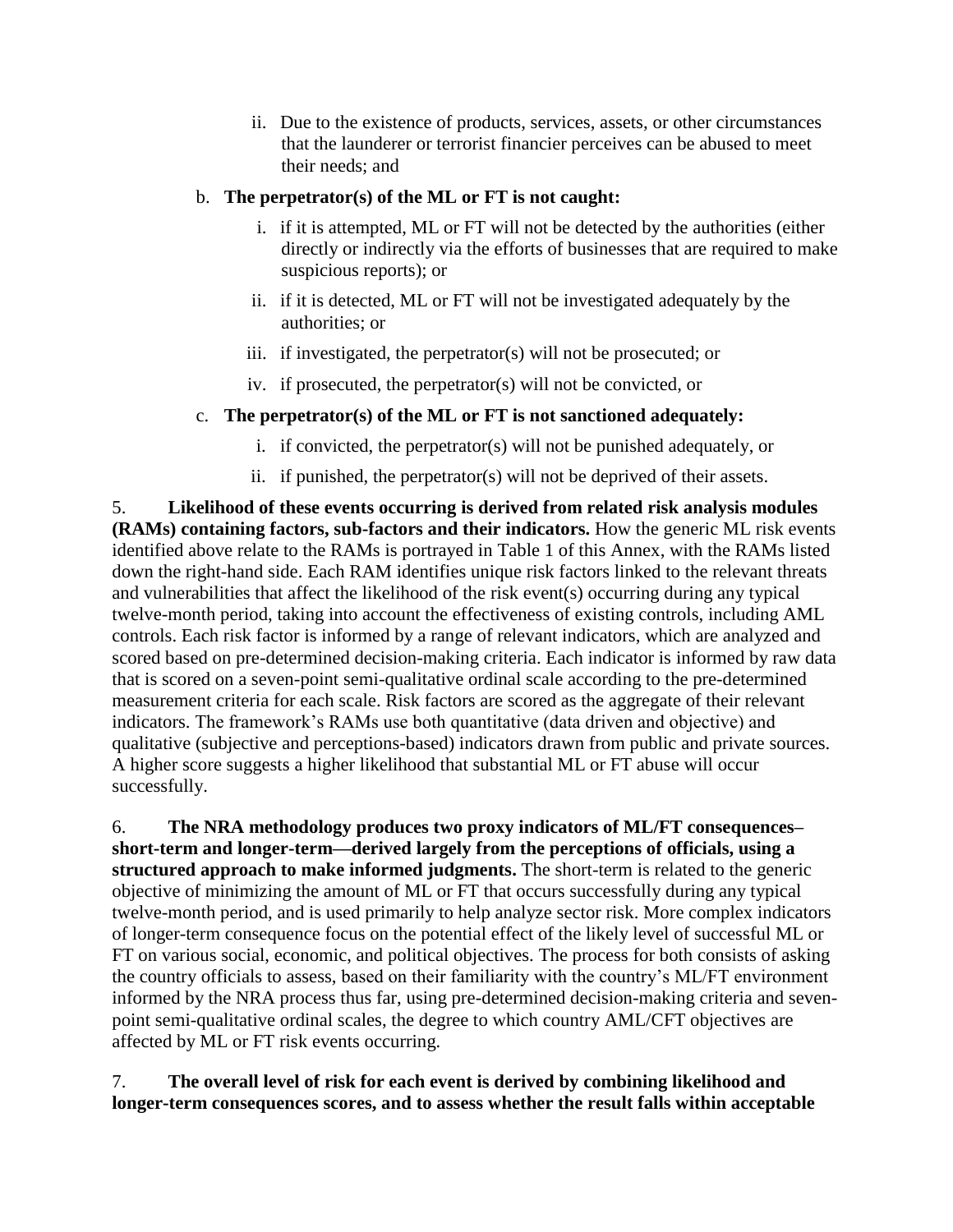**bounds.** Thus, the analysis is geared toward helping government agencies and policymakers efficiently apply their resources to mitigate the highest risks. The results are presented on a heat map to help identify the relative level of risk between events and their mitigation priority.

8. **An optional sub-component within the methodology produces risk profiles for regulated entities and sectors.** It is geared toward helping regulators and supervisors apply their supervisory resources and also determine areas that might qualify for lower risk exemptions or simplified measures. It thus focuses on the likelihood that particular entity types or sectors will be targeted for ML or FT abuse by launderers and financiers, and uses the short-term consequence analysis described above to derive levels of risk for each entity type and sector. The likelihood analysis derives inherent and net ML and FT likelihood profiles based on sub-factors such as customers, and products and services split into general and trans-national (or crossborder issues) and the adequacy of general and AML/CFT controls.

9. **The fully fledged NRA process comprises seven phases and relies on the authorities' ability to collect and submit statistics and perceptions using web-based data collection tools**. The overall process is iterative, relying on continued feedback from the participating jurisdiction during on-site workshops. The phases and tasks within each phase are:

- a. **Preliminary phase and threat analysis preparation:** The overall objectives of the exercise are agreed, the jurisdiction establishes an NRA coordinating mechanism, fund staff conduct research into the country's POC environment and ML/FT threat indicators, and the authorities complete four surveys (two on data availability and two on domestic and transnational ML and FT threats);
- b. **ML/FT threat:** Fund staff conducts workshops with the authorities to agree final views on domestic and transnational ML and FT threat, including estimates of the magnitude and nature of domestic POC and cross-border flows of POC;
- c. **Vulnerability preparation:** The authorities complete four web-based statistics collection tools (Sectors and Firms Profiles; International Cooperation and Border; Criminal Justice System; and FIU and Reporting) and three perceptions surveys (Sectors and Firms; General Jurisdiction and FIU, Law Enforcement Agency and Criminal Justice System), Fund staff collects publicly available vulnerability information and compile all vulnerability and threat information to generate preliminary likelihood analysis including at the sector level;
- d. **ML/FT vulnerability and likelihood analysis:** Fund staff conducts workshops with the authorities to agree final views on ML and FT vulnerabilities, including a list of main factors that increase and reduce likelihood. The results are combined with those for threat to reach preliminary views on the overall likelihood of the different ML/FT risk events occurring, including within sectors.
- e. **Consequence and overall risk preparation**: The authorities complete two webbased perceptions surveys on ML and FT consequences, Fund staff collects publicly available information related to ML/FT consequence and compile all consequence information to generate preliminary consequence analysis and combine this with likelihood results to produce preliminary risk event heat maps including at the sector and entity level;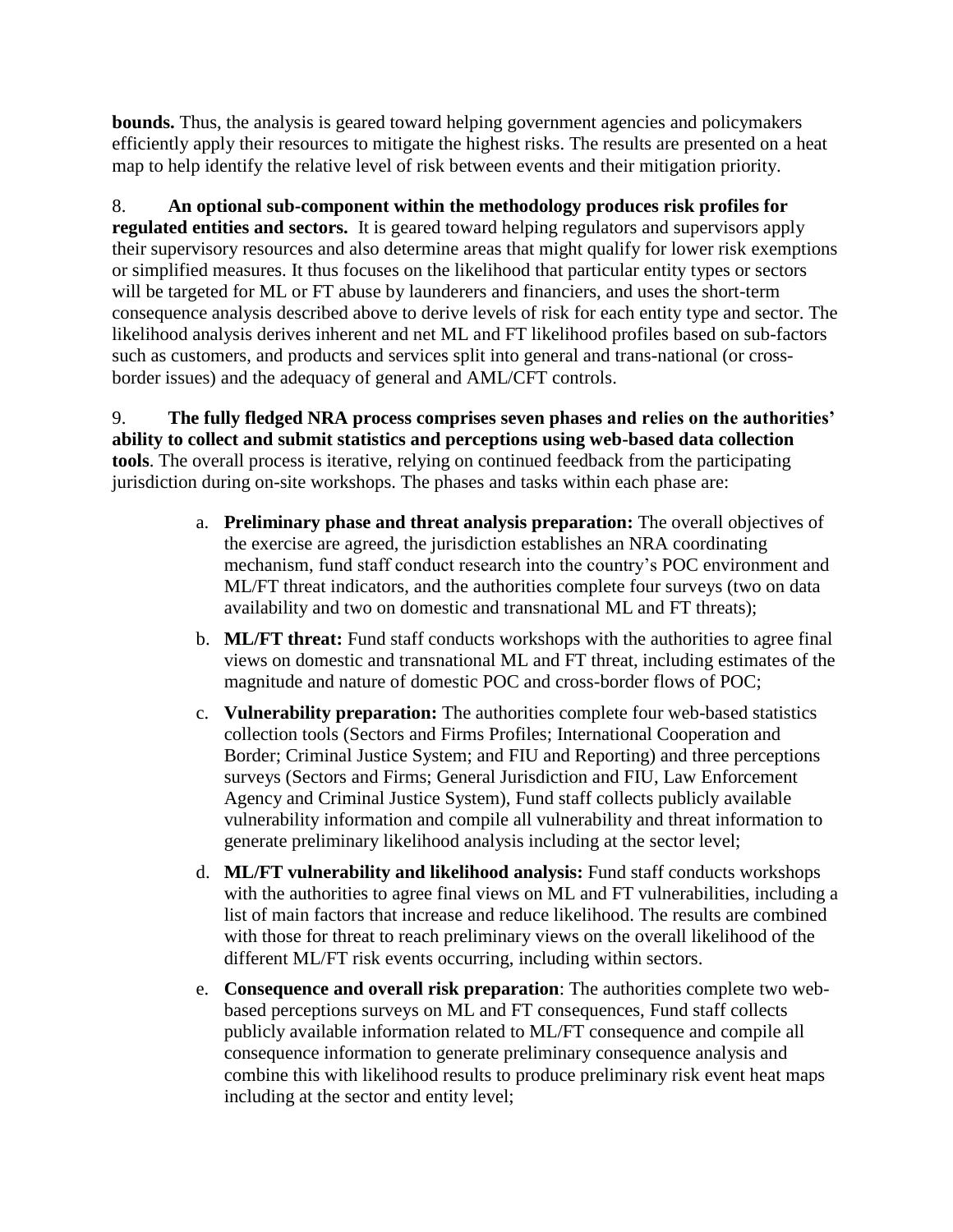- f. **ML/FT consequence and risk analysis:** Fund staff conducts workshops with the authorities to agree final views on ML and FT consequences. Revised heat maps showing levels of risk for each generic risk event and for sectors and entities are presented at separate workshops, discussed, and overall levels of risk and priorities for mitigation are agreed.
- g. **Concluding phase.** Fund staff produces a preliminary draft national risk assessment which is sent to the authorities for review and then finalized for publication.

10. **The NRA methodology produces a range of standardized outputs to help the authorities understand the country's ML/FT risks.** These include a table estimating the domestic proceeds of crime by crime category, summary risk matrix of the main factors increasing and reducing risk, heat maps for risk events and sectors and entities, summary tables relating to sectors and entities, and a national risk assessment document:

- a. A **domestic proceeds of crime summary table** shows for 25 crime categories the estimated range of proceeds generated in each category, a range mid-point, and totals the mid-points to provide an overall estimate of the magnitude of proceeds generated in the country. The mid-points and the total are also expressed as a percentage of the country's GDP. This information may be supplemented by estimates related to the nature and composition of the proceeds in terms of the proportion generated in cash, financial and physical assets and attributable to domestic and trans-national organized criminal groups and other criminals.
- b. A **summary risk matrix** sets out the likelihood scores for each RAM and its associated risk events and the consequences scores for those events. The matrix also sets out a list of the main factors that increase risk scores and those that lower them (i.e., strengths and weaknesses), thus providing the authorities with detailed guidance on which specific factors to address to mitigate the main risks.
- c. **Heat maps** plot the level of risk for all generic risk events and any additional events identified by the authorities by reference to each event's ML/FT likelihood and consequence. Heat maps are also generated to show the level of ML/FT risk for sectors and for entity types within sectors. An example of each type based on actual results is shown in Figure 2 of this Annex.
- d. **Summary tables** for sectors and entities show information such as the number of entities, their total and average assets as well as scores for their inherent ML/FT likelihood, adequacy of AML/CFT controls, and net ML/FT risk. The entities summary can be filtered to generate specific outputs such as, for example, the ten entities with the highest likelihood of being abused for cross-border ML or FT.
- e. The **NRA document** describes in sufficient detail for the intended audience the main risks and their drivers and the process used to arrive at those conclusions.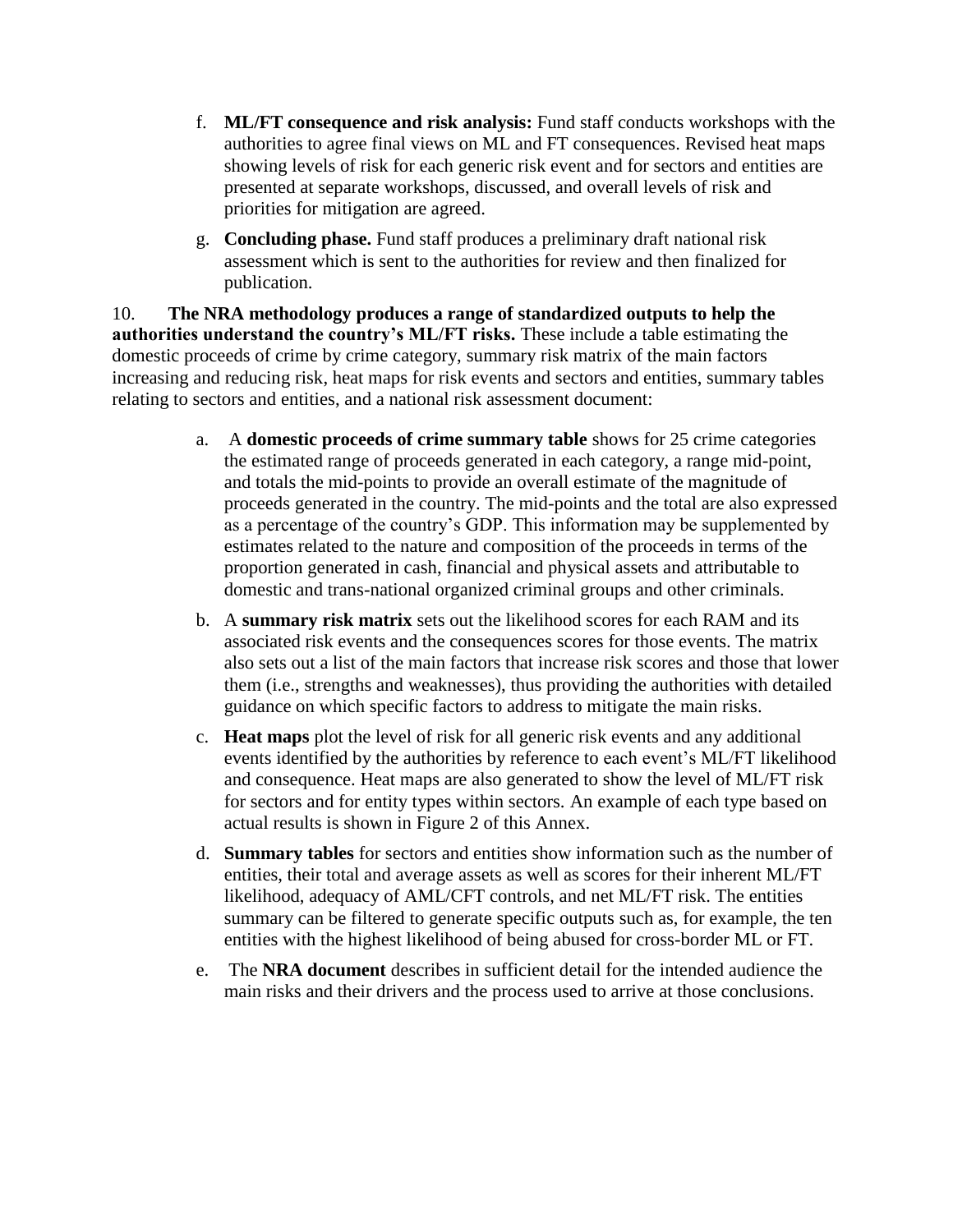